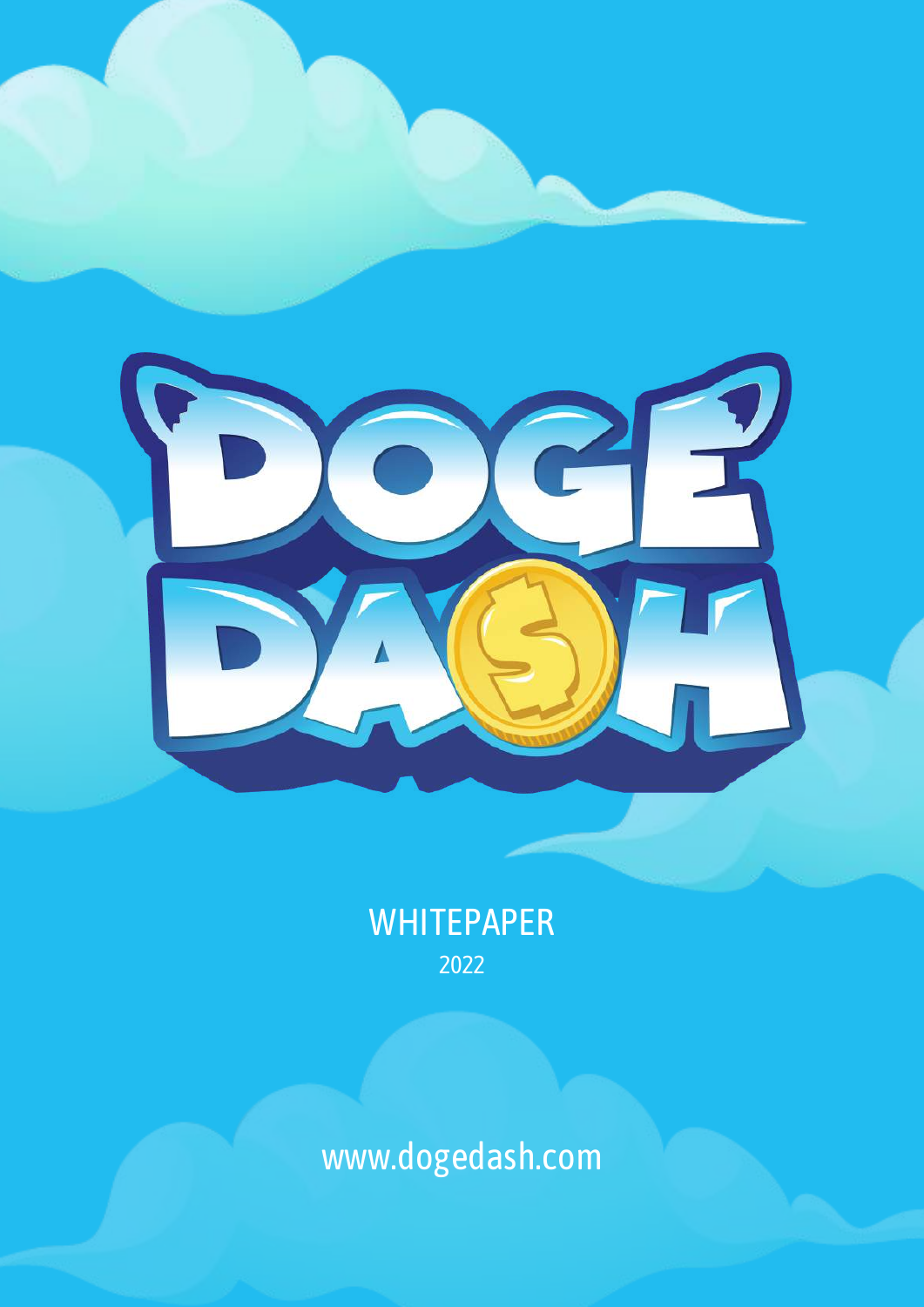#### T A B L E O F C O N T E N T S

| 0 <sub>1</sub>       | 0 <sub>2</sub>      | 03                |
|----------------------|---------------------|-------------------|
| <b>ABOUT</b>         | <b>GAMEPLAY</b>     | <b>NFTS</b>       |
| 0 <sub>4</sub>       | 0 <sub>5</sub>      | 06                |
| <b>TOKEN UTILITY</b> | <b>FUTURE GAMES</b> | <b>METAVERSE</b>  |
| 0 <sub>7</sub>       | 08                  | 09                |
| <b>ROADMAP</b>       | <b>TEAM</b>         | <b>CONCLUSION</b> |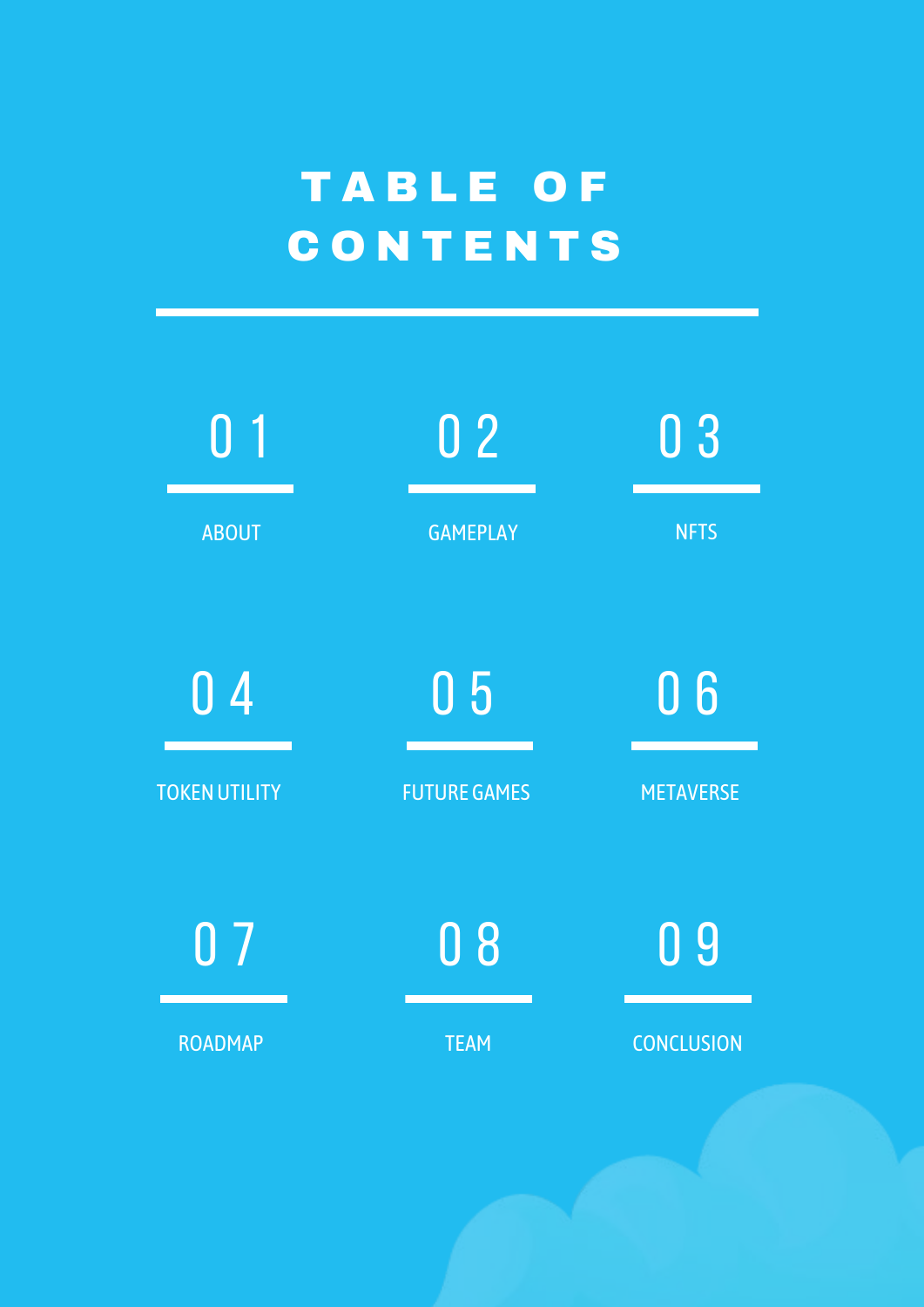

**Doge Dash** is a play-to-earn gaming and NFT ecosystem utilizing the **\$DOGEDASH**token built on the **Binance Smart Chain**.

#### **"CryptoGamingMade Easy"**

... is our ethos; we want to simplify play-to-earn gaming to attract the 99% of the world's population that isn't currently in the crypto space.

> We've rebuilt crypto gaming fromthe ground upwith a familiar **arcade-style** approach inmind.

The ever expanding ecosystem consists of games, NFTs, merchandise, staking and much more.

2022 is set to be our biggest year yet as we develop more games and move into the Metaverse.

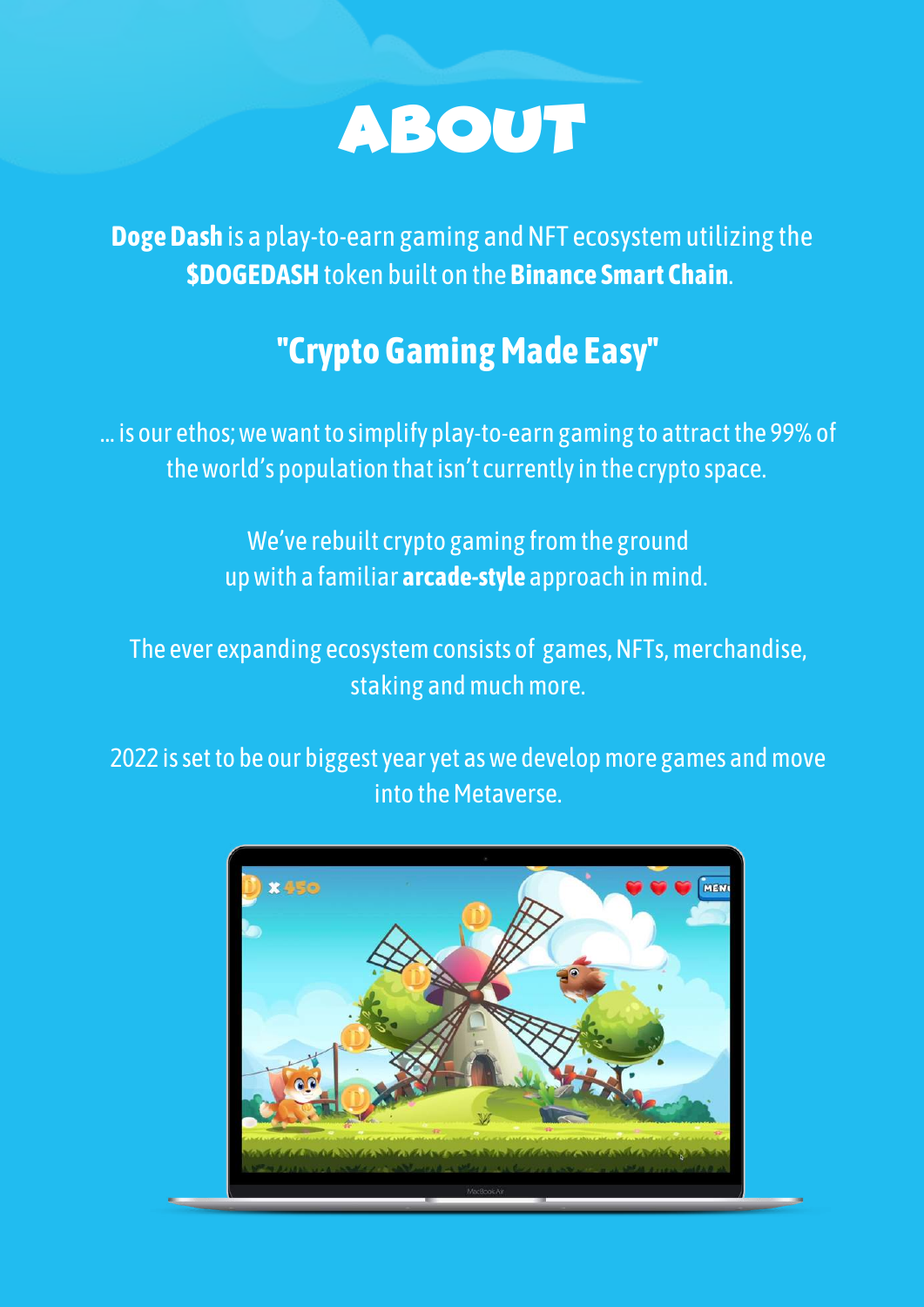### **GAMEPLAY**

Doge Dash features 10 fun, fast paced levels with the degree of difficulty increasing as the player progresses. Players must dash over and under platforms, monsters and even a zombie infested city to reach the Dog House and complete the game.



There are 3 difficultysettings,"**Easy**","**Medium**" and "**Elite**". "**Easy**" grantsthe players 3x liveswith amax reward of 1,000 coins,"**Medium**" 2x liveswith amax reward of 3,000 and forthe pro gamerthere is"**Elite**"mode which offers a max reward of 10,000 coins but with only 1x Life.

If a player completes the game by reaching the dog house at the end of level 10 the collected coins are available to be claimed to their cryptowallet and tradeable instantly. Simple

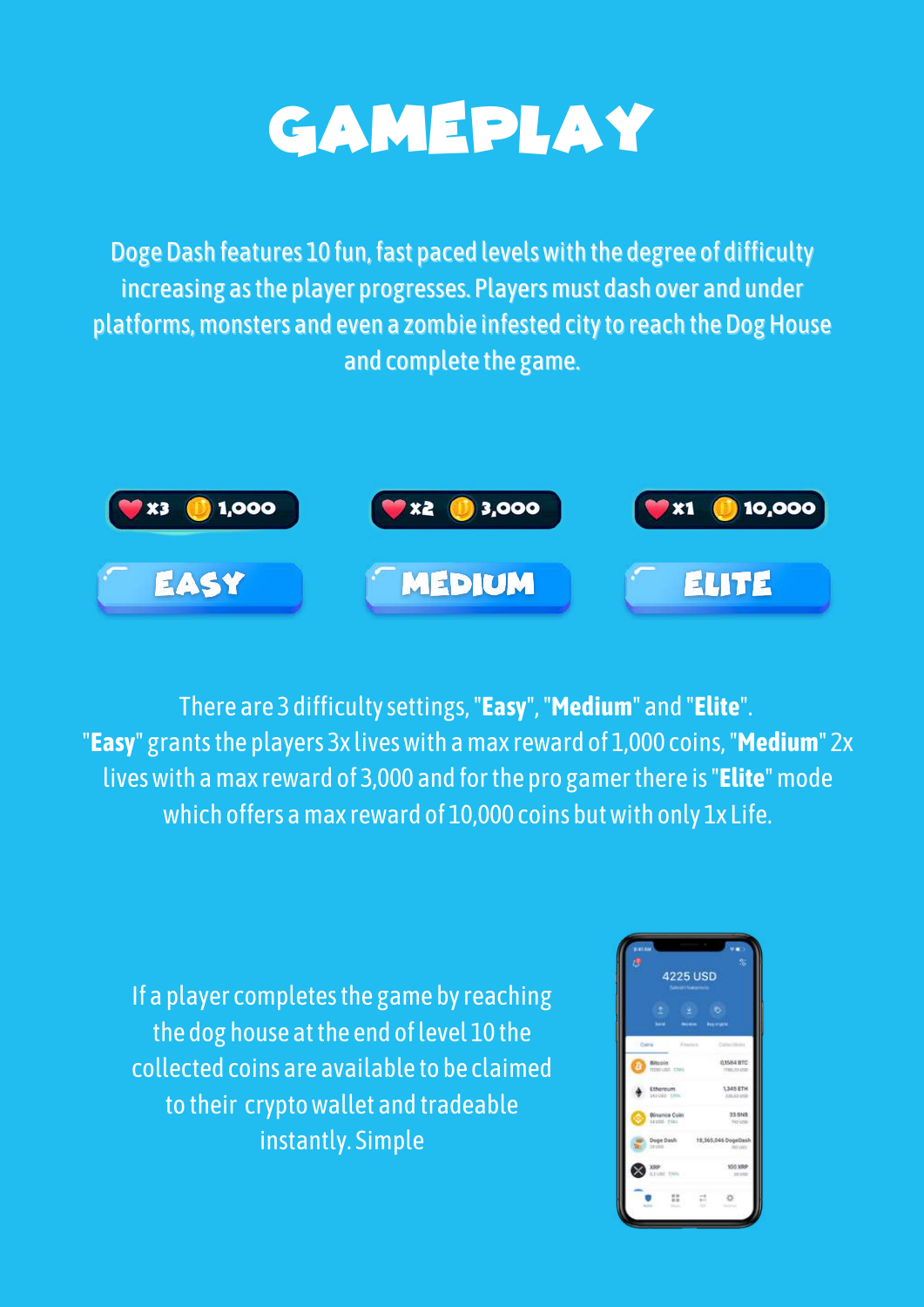# NFT COLLECTION

Doge Dash NFTs act as skins in the game and also grant holders unique in-game "**Super Powers"** plus entryto exclusive online events.

The collection featuressix "**Super Powers**"



There are an additional 25**Ultra Rare** 1:1NFTs based on **pop-culture** and **gaming** icons including Mario, Batman and Spiderman. All of which combine all the "**Super Powers**"mentioned above

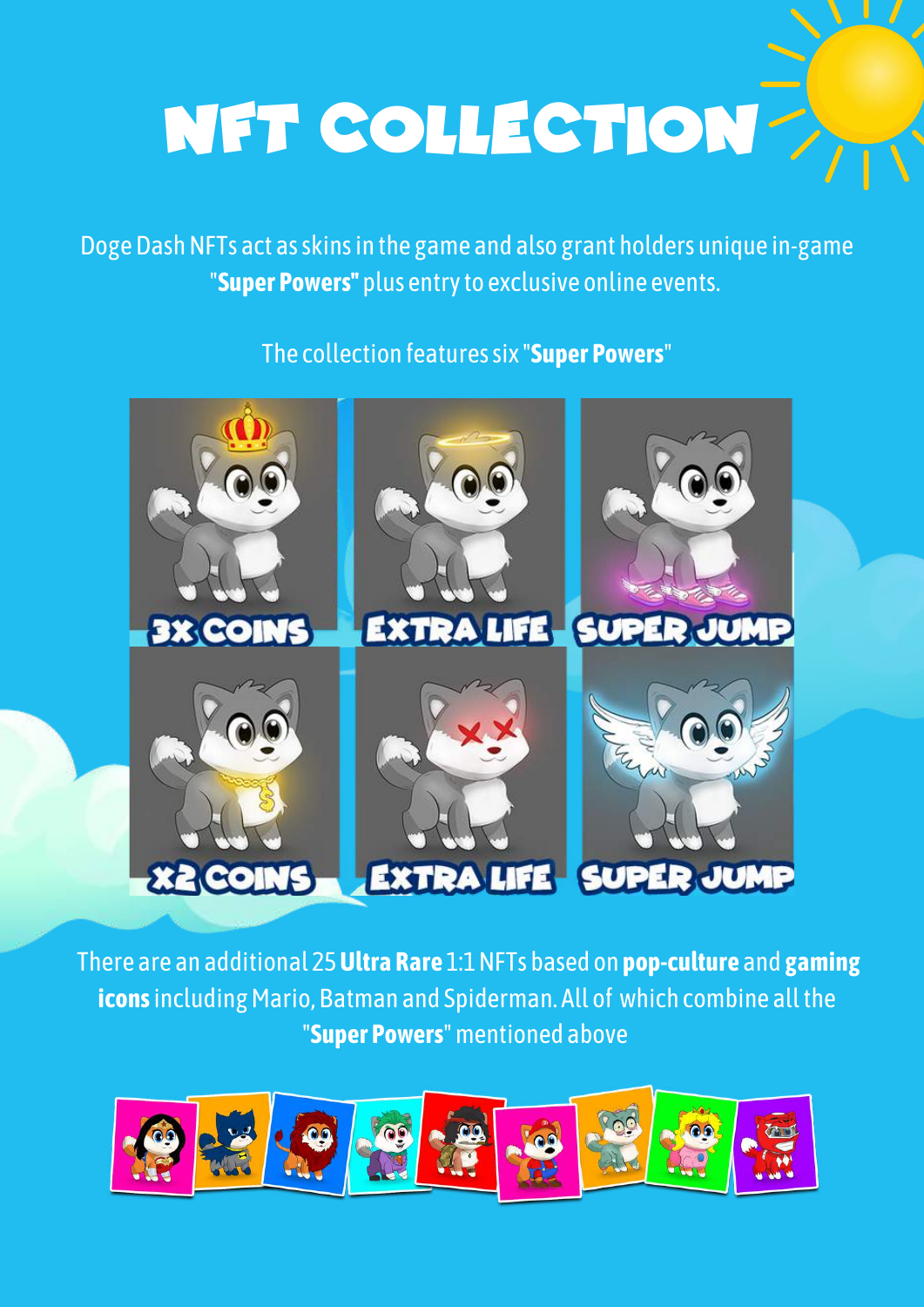# TOKEN UTILITY

#**DOGEDASH**isthe ecosystemand game's native currency.Used to purchase lives and earned in the formofrewards.

There is a 5% Tax on each transaction, designed to provide an ever replenished budgetfor**marketing** and a **deflationary** totalsupply



**Marketing**: 2% of each transaction is spent directly on marketing to increase brand awareness



**Deflationary:** 3%of each transaction is burned so that the coins in your wallet becomemore valuable overtime

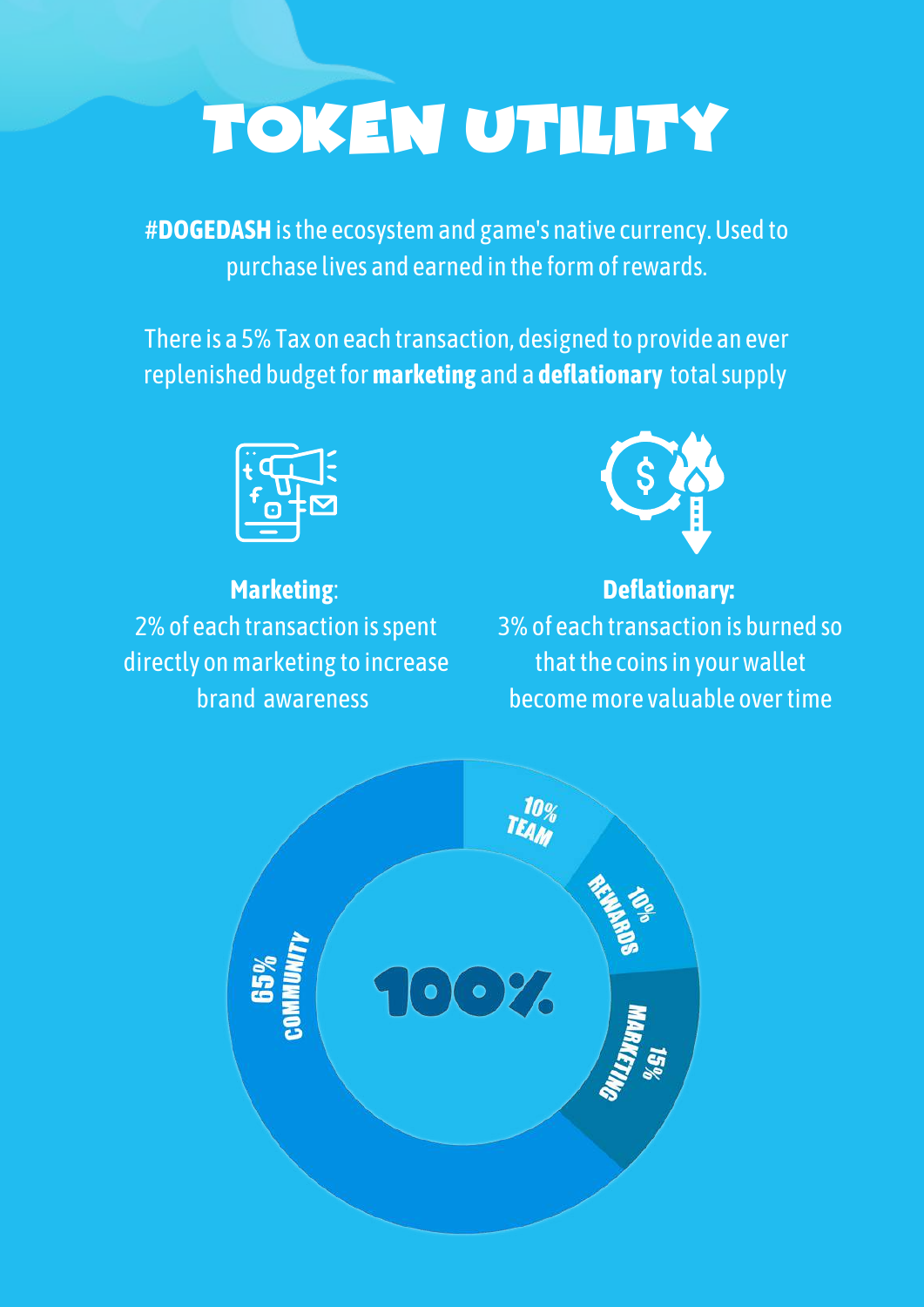## FUTURE GAMES



We believe that play-to-earn gaming isthe future of crypto, our goal isto create a library of **A+ titles**that caterto each and every gamer."**DogeDash**" will be our flagship debut project followed closely in Q2 2022 by its 3D sequel ingenuouslytitled "**DogeDash 3D**".

Late summer of 2022willsee the unveiling of"**Doge Kart**" a "Mario Kart" inspired multiplayer racing game where players can compete online against other holders using their very own NFT karts to earn DogeDash rewards.

The **trilogy** of gameswill help usreach awider audience through a series of genre defining crypto games all built on the \$**DOGEDASH**token.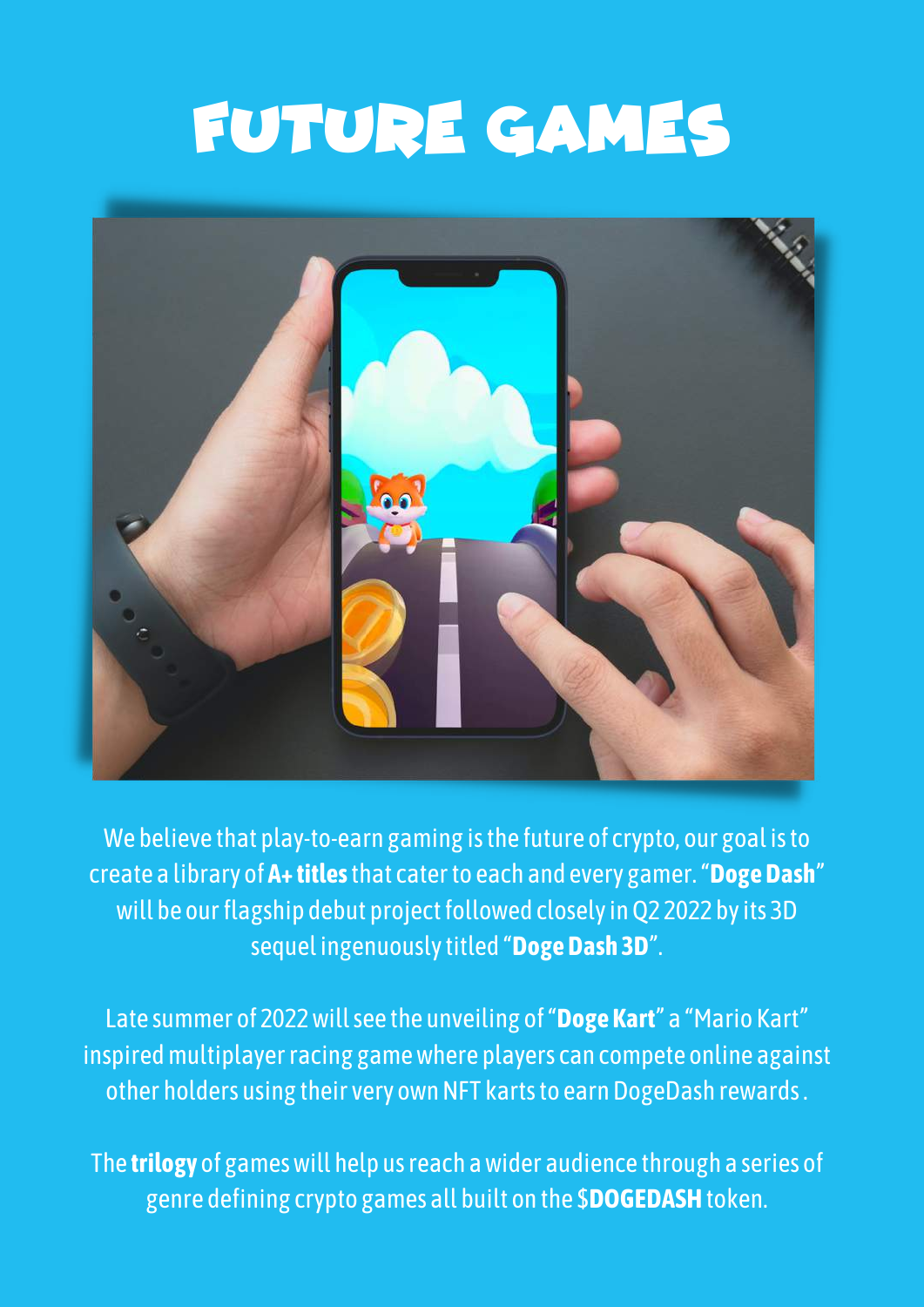## METAVERSE



#### 2022will be the yearthatsees**DogeDash** find a home in the**Metaverse**.

We are currently in the process of acquiring land in Sandbox which will house "Dogeworld". A world where our community can experience the whole Doge Dash eco-system in one place. With games, NFTs, merchandise and even experiential events all under one roof.

**Dogeworld** will be the epicenter of the brand, an ecosystem that allows holders to use their **\$DOGEDASH** tokens to buy and sell products and services.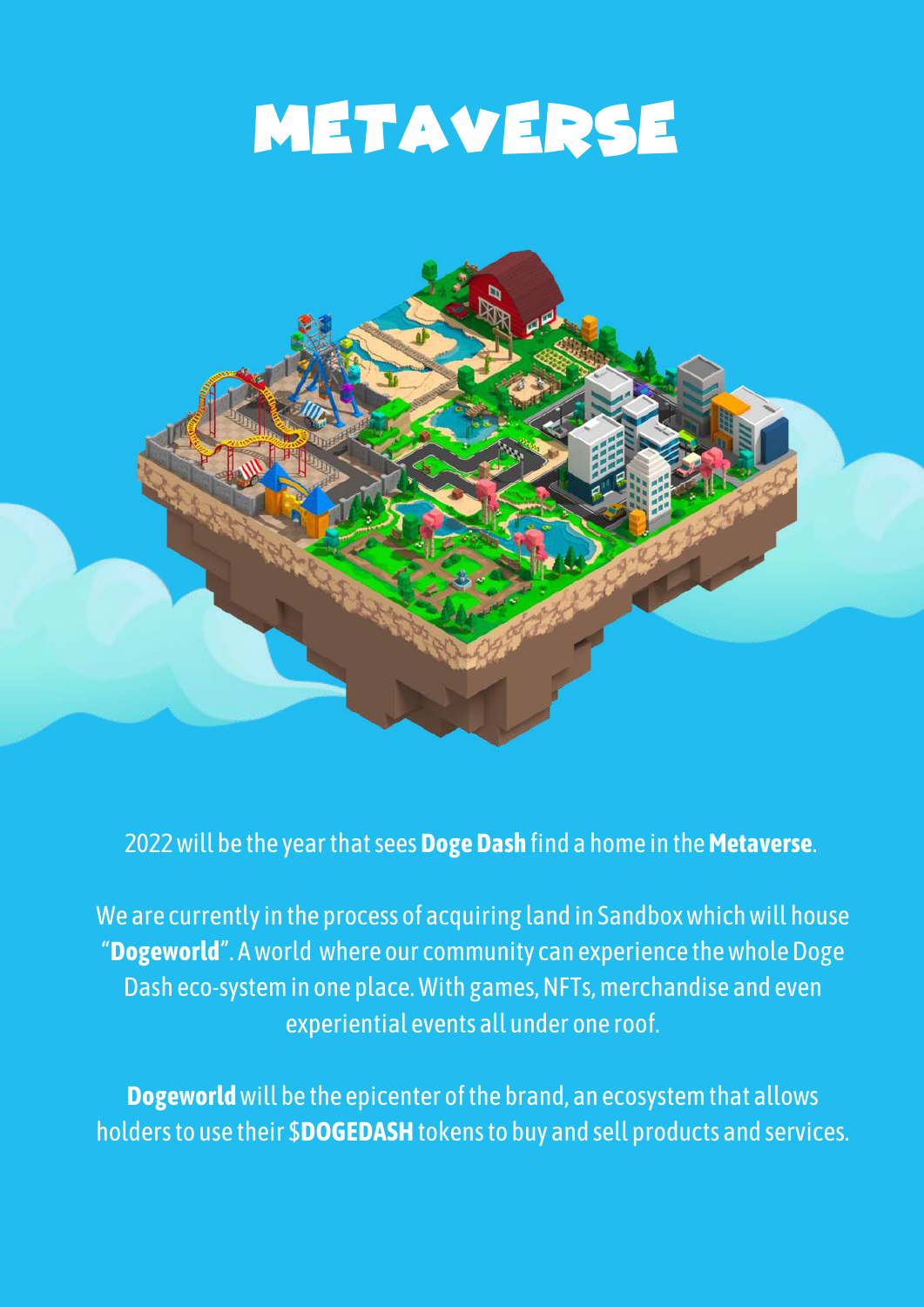

• Sandbox Metaverse "Dogeworld"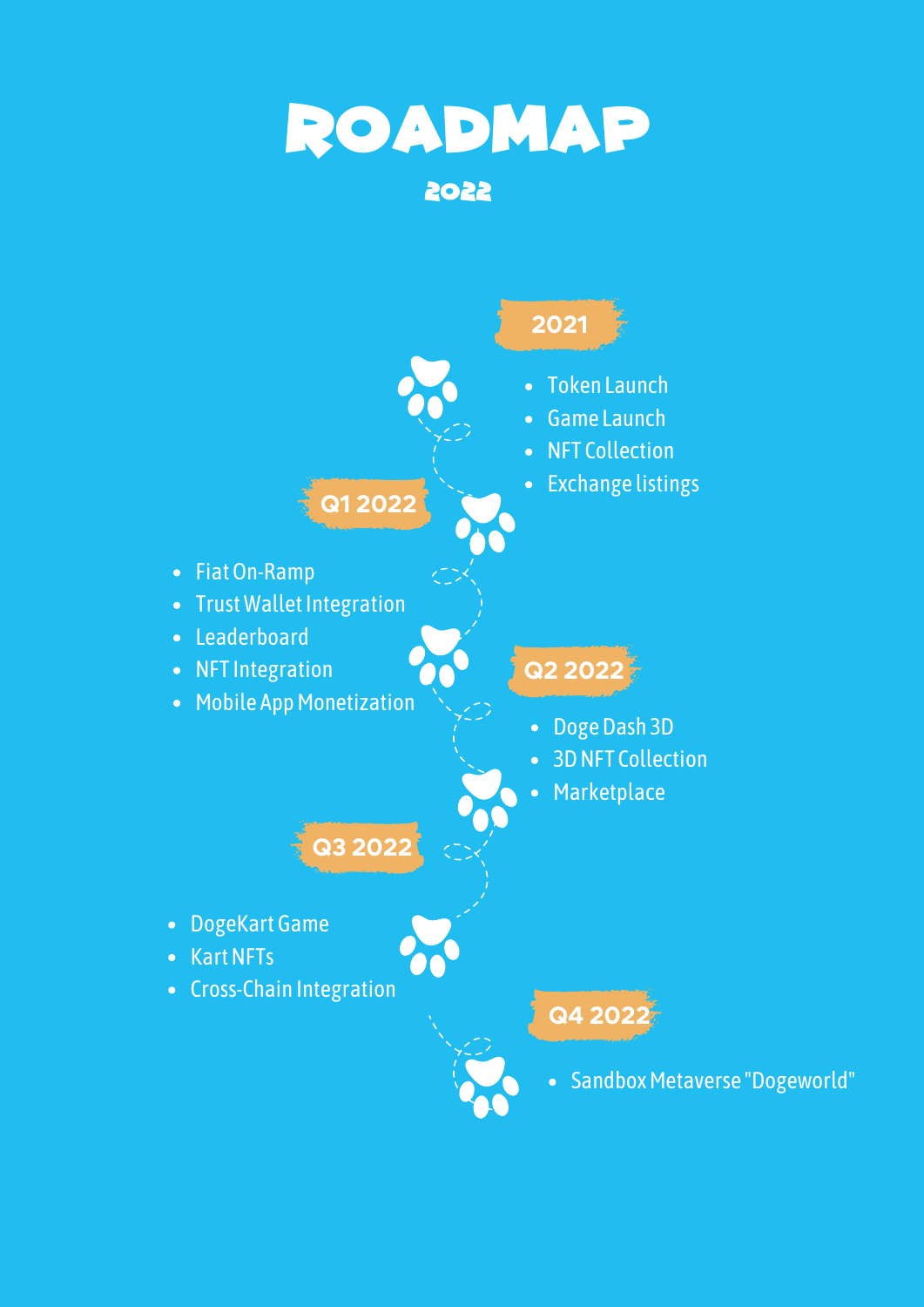## CORE TEAM



#### **Doge Dash** is the brainchild of award-winning and Grammy nominated Creative Director **Paul Caslin**

Paul heads up a team of the worlds best game and blockchain developers and marketing specialistsfocused on bringing the**DogeDash** game and token to life.

Always atthe cutting edge of newtechnology Paul and the teamplan to revolutionize the crypto Gaming space and bring it to a mainstream audience.